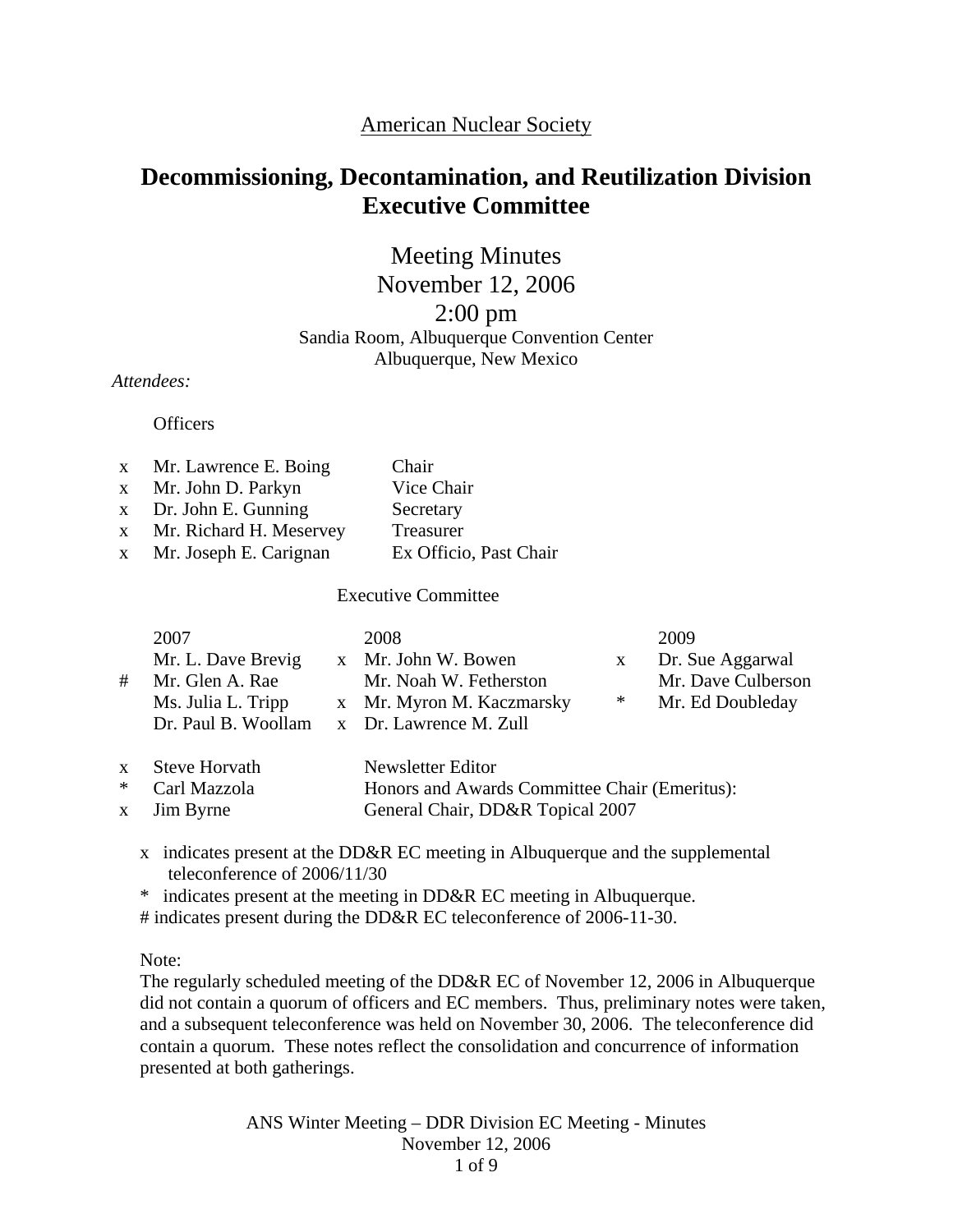# **1. Call to Order**

The meeting was called to order by Chair Larry Boing at approximately 2:03 MST on Sunday, November 12, 2006. The supplemental meeting of was called to order at 11:36 EST on Thursday, November 30, 2006

## **2. Welcome/Introductions**

Larry welcomed all attendees, who introduced themselves.

Larry observed that a quorum was not present on Sunday, November 12, 2006. There are 11 DDR EC members and 4 DDR officers for a total of 15. A quorum is half plus 1, or 9 members. As there were 7 EC or officers present, a quorum was not present. It was decided to conduct the meeting and make preliminary decisions on the agenda items.

During the supplemental meeting of Thursday, November 30, 2006 Larry observed that there were 10 officers or EC members present, which constitutes a quorum.

# **3. Approval of Agenda**

The previously distributed agenda was approved.

# **4. Meeting Minutes**

The minutes of the DD&R EC meeting of June 2006 in Reno Nevada taken by John Parkyn were previously posted on the DD&R web site. The minutes were approved.

#### **5. Treasurers Report - Richard Meservey**

The ANS national report was distributed, which reflects the first nine months of 2006. A copy of this report is below.

|                                                  | <b>Through September</b><br>2006 |
|--------------------------------------------------|----------------------------------|
| <b>Budget Funds</b>                              |                                  |
| <b>Current Year Member Allocation</b>            | \$1,140                          |
| Carry forward, prior Year                        | \$27,873                         |
| <b>Other Budget Funds</b>                        |                                  |
| <b>Total Budget Funds</b>                        | \$29,013                         |
| <b>Budget Expenses</b>                           |                                  |
| <b>Newsletters</b>                               | 0                                |
| Awards, Plaques                                  | \$139                            |
| <b>National Meeting Costs</b>                    | \$454                            |
| <b>Division Officer Expense</b>                  |                                  |
| <b>Student Support</b>                           |                                  |
| Scholarship/Need Funding                         |                                  |
| <b>Other Expenses</b>                            | \$1,717                          |
| <b>Total Expenses</b>                            | \$2,310                          |
| Excess (Deficiency) of Budget Funds over Expense | \$26,703                         |

ANS Winter Meeting – DDR Division EC Meeting - Minutes November 12, 2006 2 of 9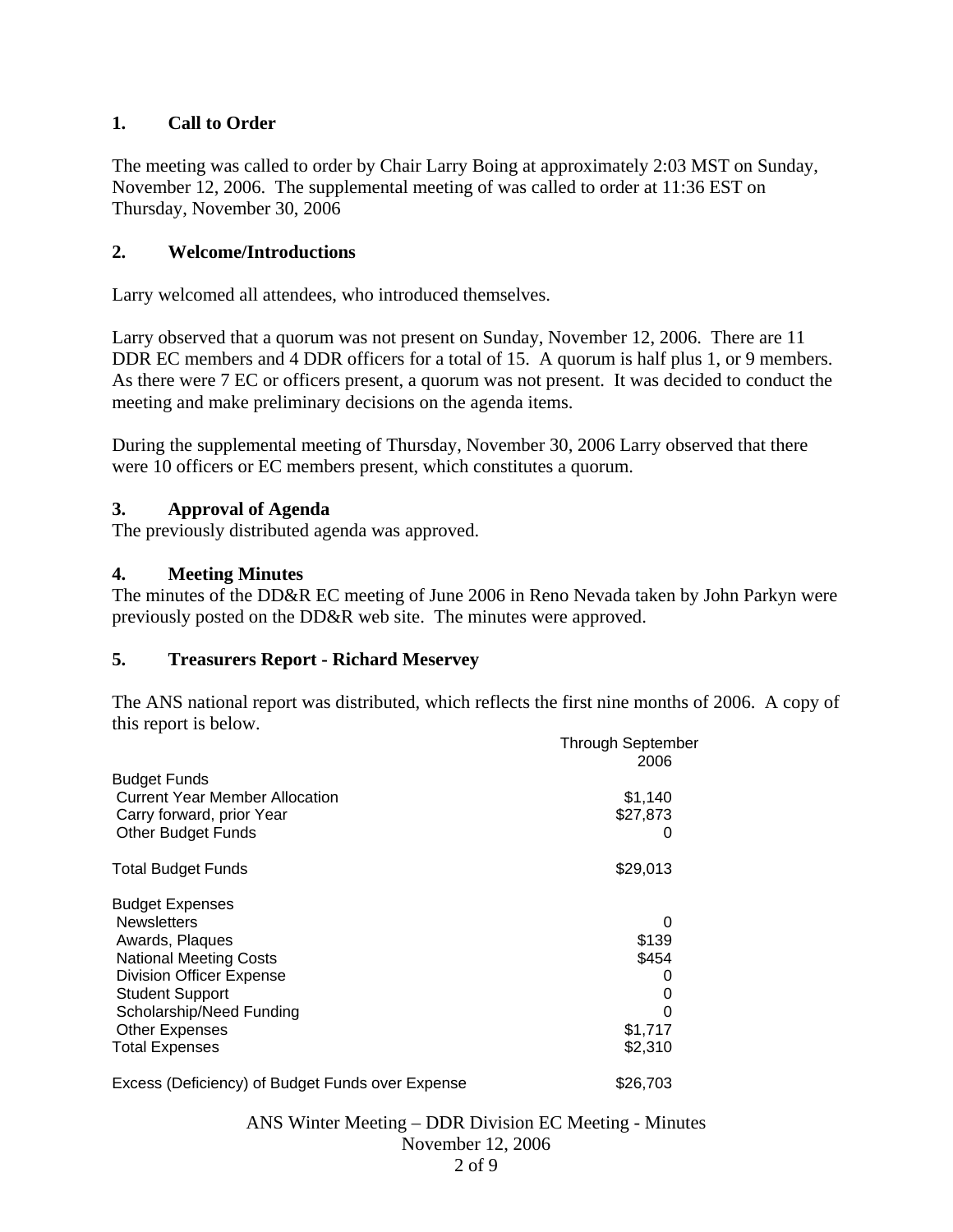There was a discussion that some of the expenses previously submitted for payment seem not to be included in the ANS HQ report. Dick Meservey will check with ANS HQ on this issue.

There was also a discussion of budgetary affects of the scholarship fund. Carl reported that some divisions had removed the "Endowment" nature of their scholarship, and had decided to just pay for the scholarships from the fund without restricting a decrease in the principal of the fund. The issue seems to also be tied to which funds ANS pays interest on. Carl volunteered to evaluate the issue and make a recommendation to EC. *(AI 2006/11 – CM)*

Dick volunteered to compile a proposed 2007 budget and distribute for concurrence. *(AI 2006/11 - RM)* Final charges to be posted to the 2006 fiscal year authorization are due by December 10, 2006. The proposed 2007 budget is due to ANS HQ by December 31, 2007.

The budget should include at least the items below.

Subsidy for ANS RadWaste Solutions \$1,000 (max) (each new DD&R member to receive 3 issues [6 months] of RWS)

DD&R website maintenance \$500

#### **6. Program Committee – John Bowen**

John provided a summary status of progress of sessions at past, current, and future ANS meetings.

#### *2006 Summer – Reno, NV – recap*

#### *2006 Winter – Albuquerque, NM – preview*

DD&R had originally planned to have 4 tracks in this meeting. However, two tracks were combined and one track was deleted. The result is that there are two sessions:

1) Project Status on DD&R - three papers 2) Technology Innovations Update – 5 member panel

#### *2007 Summer – Boston, MA*

Drafts have been provided of the session descriptions. These need to be finalized by February 2007. The subjects are below.

1) DD&R Hot Topics and Emerging Issues 2) Project Status on DD&R - Chair: Bowen/Stouky 3) Barnwell and LLW Disposal Sites – Chair: John Parkyn

#### *2007 Winter Meeting – Washington, DC*

ANS Winter Meeting – DDR Division EC Meeting - Minutes November 12, 2006 3 of 9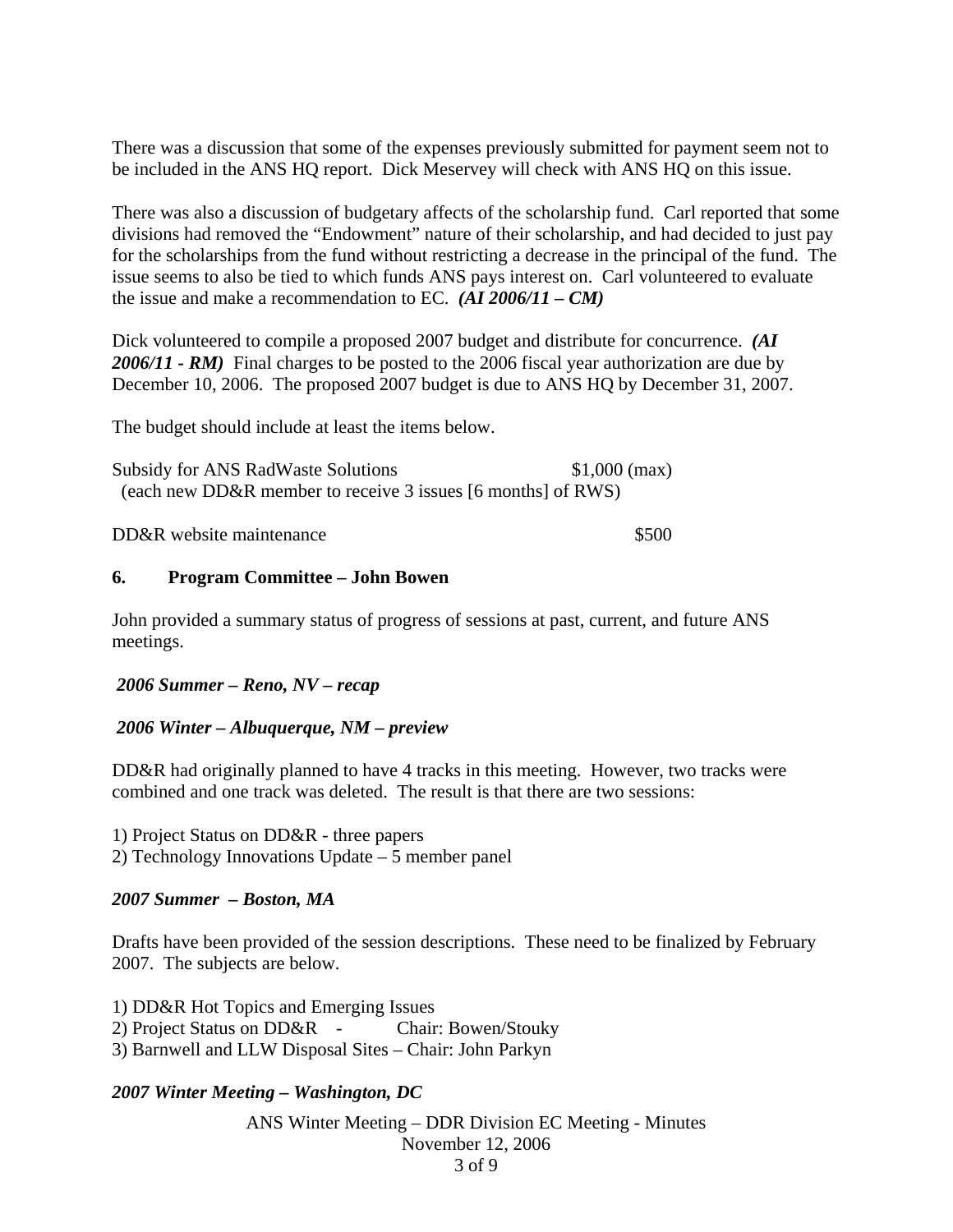Tentative topics are below.

DD&R Hot Topics and Emerging Issues Chair: TBD DD&R Technology Char: TBD

(A session on Best of DD&R Chaired by Jim Byrne had been proposed for this meeting. However, it was agreed to move this proposed session to the ANS Annual Meeting in 2008.)

*2007 Topical Meeting, Chattanooga (September 16-18, 2007)*  Refer to the report by Jim Byrne below.

*2008 ANS Annual Meeting – Anaheim CA (June 8-12, 2008)*  Best of DD&R Chaired by Jim Byrne

## *2009 DDR Topical Meeting*

A proposal has been submitted to ANS for calendar placement of this meeting, and Idaho has been proposed as a possible site. There is also some consideration of waiting until 2010 to get out of the cycle of conflicting with meetings of the ICEM, HPS, and others. Jim Byrne volunteered to submit a proposal to the DD&R EC for the 2009 (or 2010) DD&R Topical Meeting. *(AI 2006/11 - JB)* 

**General Comment**. The EC expressed their concern that the DOE is limiting their focus to cleaning up sites, and very little expenditures are authorized for documenting the work that has been done in a public forum such as meetings and presentations. This approach by DOE has been making it more difficult to obtain presentation submittals for recent meetings.

# **7. DDR2007 Topical Meeting Status - Jim Byrne**

Jim provided the status on the DD&R 2007 Topical Meeting in Chattanooga.

The current schedule for paper/abstract submittal is below.

Summary submittal due date: January 30, 2007 Author notification: March 16, 2007 Final summary due date: April 30, 2007

Other arrangements are in place or underway and progressing satisfactorily.

A fee sharing agreement has been tentatively agreed to between DD&R and FCWM, the cosponsor of the meeting. The draft agreement is that the excess income will be distributed between FCWM and DD&R in accordance with the ratio of the number of papers that are submitted by each division. The division of the paper is determined by the division membership of the first author. If the author is a member of both DD&R and RCWM, the credit is split. Authors who belong to neither division are not included in the count to determine the share for each division.

> ANS Winter Meeting – DDR Division EC Meeting - Minutes November 12, 2006 4 of 9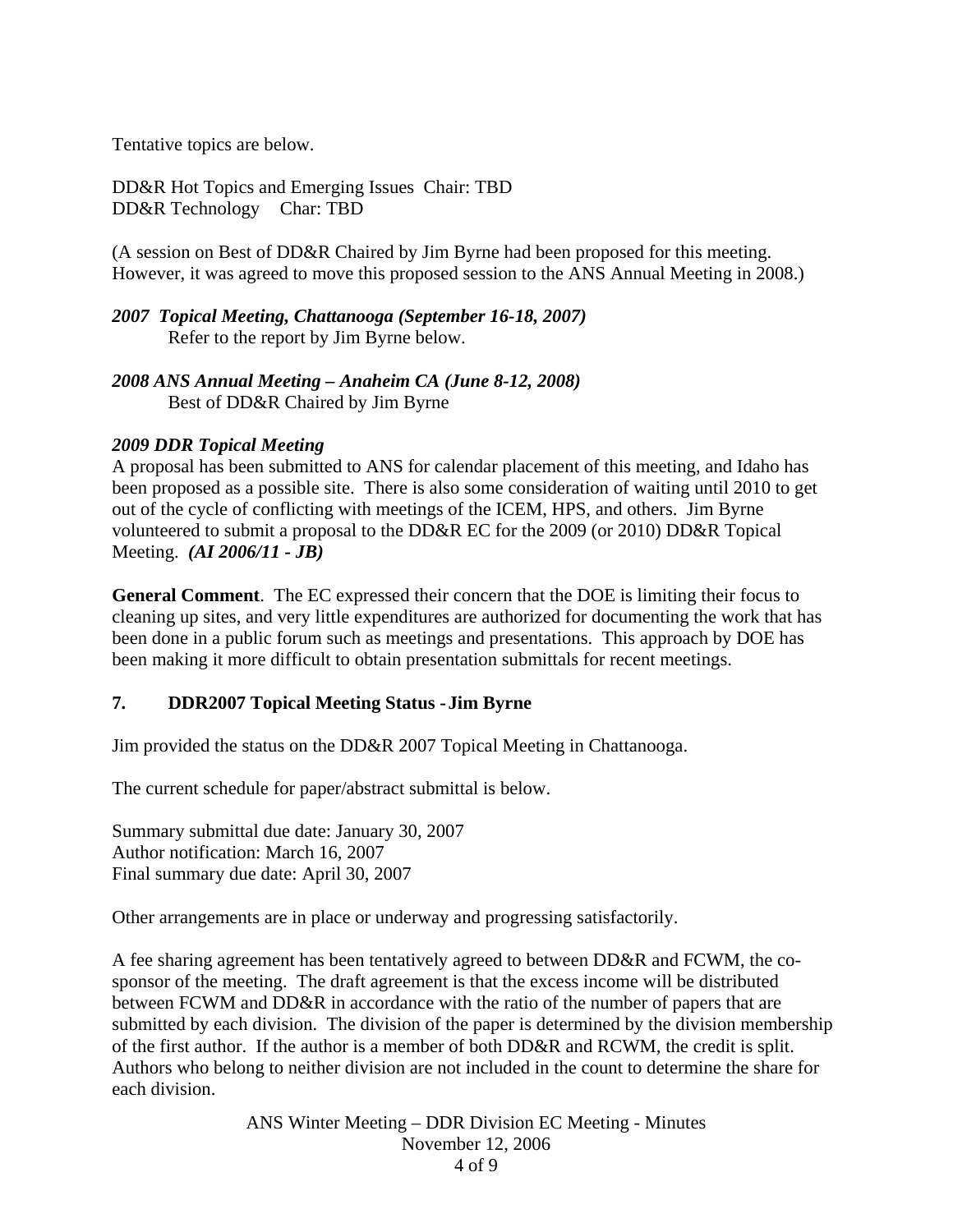ANS provided final approval of this topical meeting during the Albuquerque meeting.

Sue has assisted in the publicity for this meeting by sending out email notification to approximately 1800 folks.

# **8. Chair/Vice-Chair Report – Larry Boing/ John Parkyn**

### *DD&R Committee Chair Assignments*

 Standards – Larry Zull has agreed to serve in this role. Newsletter – Steve Horvath has agreed to serve as Newsletter Editor. Membership – Sue Aggarwal recently agreed to serve in this role.

#### *Support for RadWaste Solutions magazine*

DD&R has transferred \$1000 to ANS HQ for 25 free 6-month subscriptions for new DDR members

## *Mixer with ESD in ABQ*

This proposed mixer did not occur at the meeting in Albuquerque. However, one is tentatively planned for the meeting of June 2008.

#### *Operations Plan*

Larry reported that updates to the Operations Plan had been distributed to the EC. If anyone has comments or suggestions, Larry would like to receive them by December 15. He is hoping to obtain concurrence during the DD&R EC teleconference in January.

#### *Long Range Plan*

This is part of the ANS strategic plan for making the divisions better. Larry and John Parkyn agreed to get together and compile an updated recommended update.

#### *Professional Divisions Workshop and Meeting with ANS President*

Rich Fil, with input from Carl Mazzola, has agreed to address the issue of revising the DD&R bylaws to be consistent with the bylaws of other ANS Divisions. He plans to have this done by December 31, 2006.

ANS plans to increase the Division allotment from \$1 to the \$3-5 range.

There was a concern expressed by the Division representatives that ANS governance is authorizing expenditures (an example given was related to awards) without obtaining concurrence of the Divisions.

ANS HQ Honors and Awards is concerned that an appropriate number of nominations are not being made for some ANS national awards.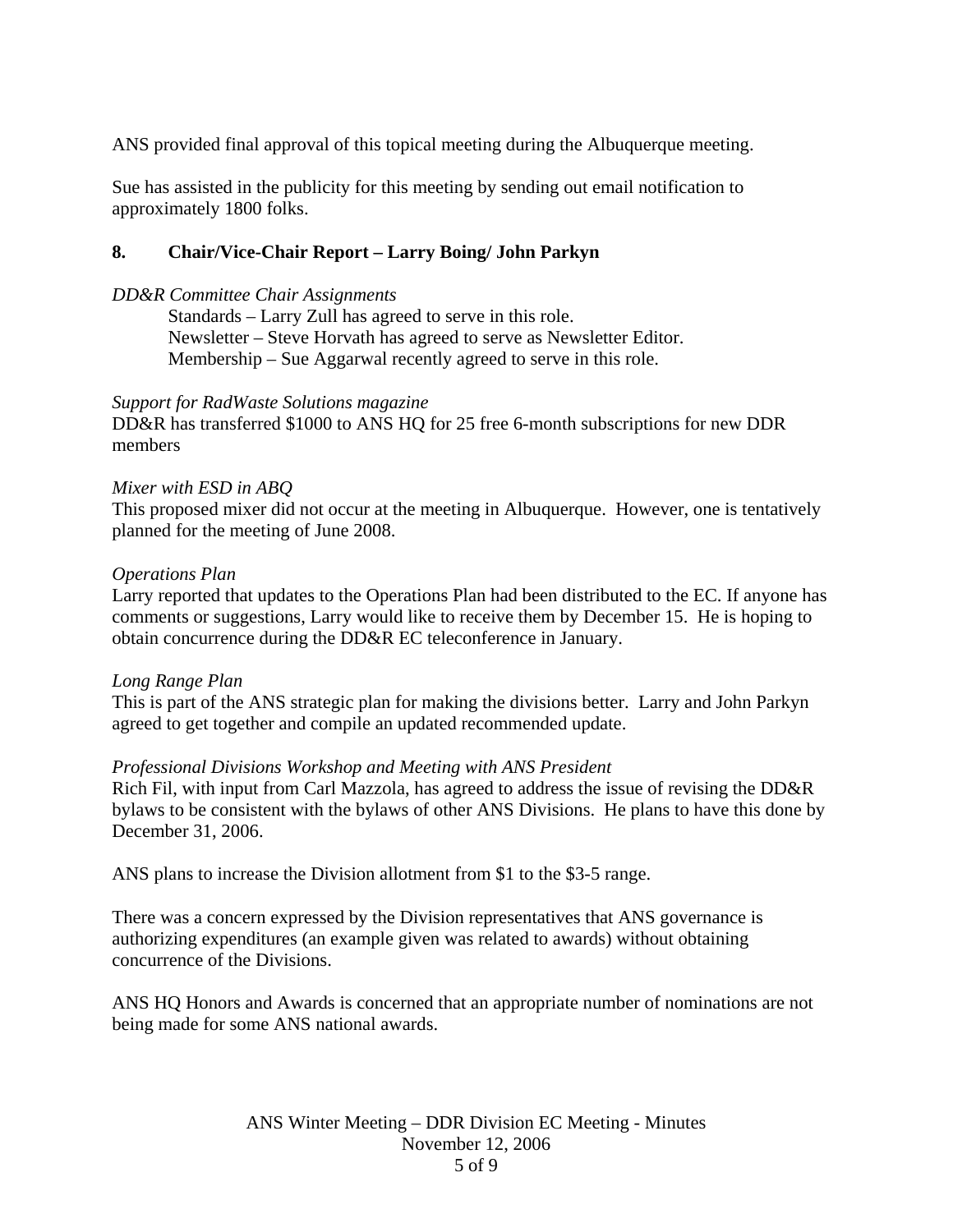## *Newsletter*

Non-US contributors who are not members of the DD&R Division and who make contributions to the newsletter will be provided a copy of the Newsletter. However, it will be requested that distribution be limited to those who contributed information to the Newsletter. Motion made, seconded, and passed unanimously.

## **9. Committee Reports**

*Scholarship Sue Aggarwal*  Sue recently agreed to chair this committee. Myron Kaczmarsky and Dick Meservey volunteered to be members of this committee.

## *Honor & Awards Sue Aggarwal*

The awards for the Best Papers in Reno have been ordered and have been mailed to the recipients. A presenter from France received the award for best paper from the Reno meeting. The awards for best paper at Albuquerque will be sent out next week.

A request for nominations for other awards was included in the Spring DD&R Newsletter, with a due date of October 27, 2006. There have been a relatively small number of nominations submitted for these awards. Thus, the current nominations will be held to be included in the next cycle of awards, which will be made during the DD&R Topical Meeting in Chattanooga. Moved, seconded, and approved.

## *DD&R Website John Gunning*

The website has been significantly revamped since the last meeting. All members are encouraged to review the site and let John know if any information is incorrect or outdated, or if anyone has suggested improvements. DD&R members are encouraged to submit photos of work on their sites that they would like included on the website. John plans to distribute an email to DD&R members soliciting their submittals. The photos will then be available via the website in some sort of organized fashion that will be determined after the photos are submitted.

Ed Doubleday volunteered to submit some pictures of ceremony commemorating completion of D&D at the Big Rock Point site. *(AI 2006/11 - ED)* 

# *Newsletter Steve Horvath*

Steve recently agreed to be Newsletter Editor. He is looking for enhancements for future issues such as featuring a particular site, book reviews, and highlighting future meetings including those other than just ANS.

Steve has received input to the Newsletter from about 15 organizations, and plans to have the Newsletter complete and submitted to the website shortly.

#### *Nominating Joe Carignan*

Joe provided the status of DD&R officer and EC nominations. Nominations had been made and the nominees agreed to run for all positions. The EC expressed their thanks to Joe for the outstanding job that has done in recruiting candidates for these positions.

> ANS Winter Meeting – DDR Division EC Meeting - Minutes November 12, 2006 6 of 9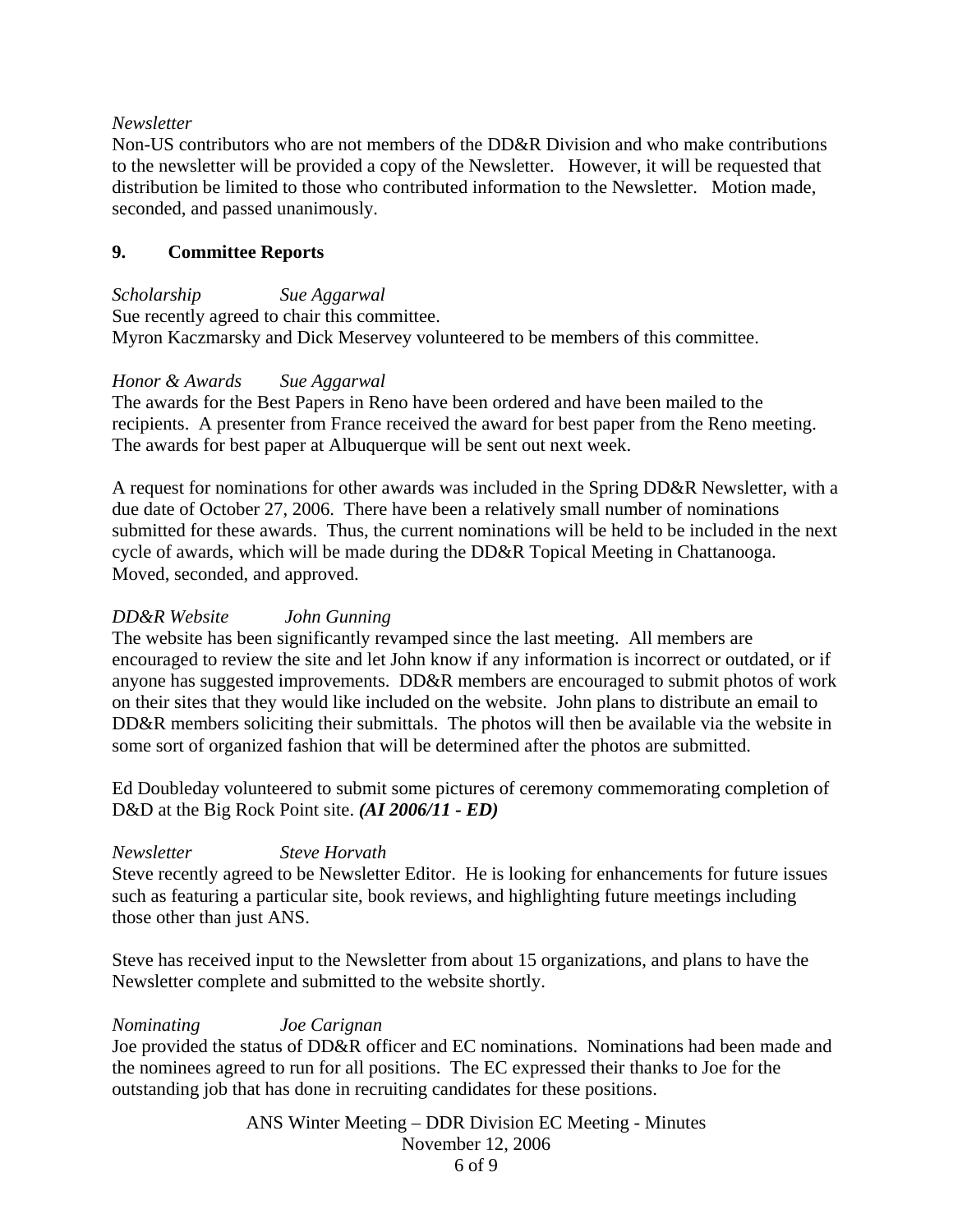## *Standards Larry Zull*

About twelve individuals have volunteered to work on the development of D&D standards in support of ASTM. Dick Meservey of ASTM and also of DDR and Larry Zull are working together and coordinating this activity. Larry plans to distribute soon an email to the volunteers to coordinate these activities.

*Membership Sue Aggarwal*  Sue recently agreed to serve in this role.

Membership promotions that are currently underway are:

- 1) A RWS and Decommissioning Handbook was presented to Dave Hilyer of Shaw E&I, who won the new member drawing in June.
- 2) A similar award will be presented to the drawing winner of new DD&R members who join from July 1- Dec 31, 2006.

Sue is also looking for other incentives for new members to join.

Membership trends in DD&R have been monotonically decreasing from 1350 in 2000 to 1065 in November of 2006. The decrease seems to reflect a transition back to the operations of nuclear power plants as opposed to decommissioning of them. The membership decline also reflects a completion of major projects at national labs, Rocky Flats, Mound, Fernald, NPP, and others.

*Goals & Planning John Parkyn, Larry Boing*  No report.

*Publicity & Public Relations Lynne Goodman*  No report.

#### **10. Other Business**

*2007 Student Conference Tony Elliott*  Tony Elliot of Oregon State University described the upcoming ANS Student Conference of March 29-31, 2007 in Corvallis, Oregon (Oregon State University) and solicited support from the Division. Information about the conference is available at  $$ <http://groups.engr.oregonstate.edu/ans/conference.htm>

The DD&R Division previously agreed to provide sponsorship in the form of a program advertisement for this meeting. Sue plans to have a draft of the advertisement complete and issued before Christmas.

For convenience, the minutes of the June  $4<sup>th</sup>$  EC meeting in Reno relevant to this issue are repeated below.

*A motion was made by John Parkyn and seconded by Julie Tripp to place a ½ page ad in the Student Conference Program at the price of \$500 funded from the DDR Division budget. This is in compliance with our budget to support the student conference which includes \$750 to support* 

> ANS Winter Meeting – DDR Division EC Meeting - Minutes November 12, 2006 7 of 9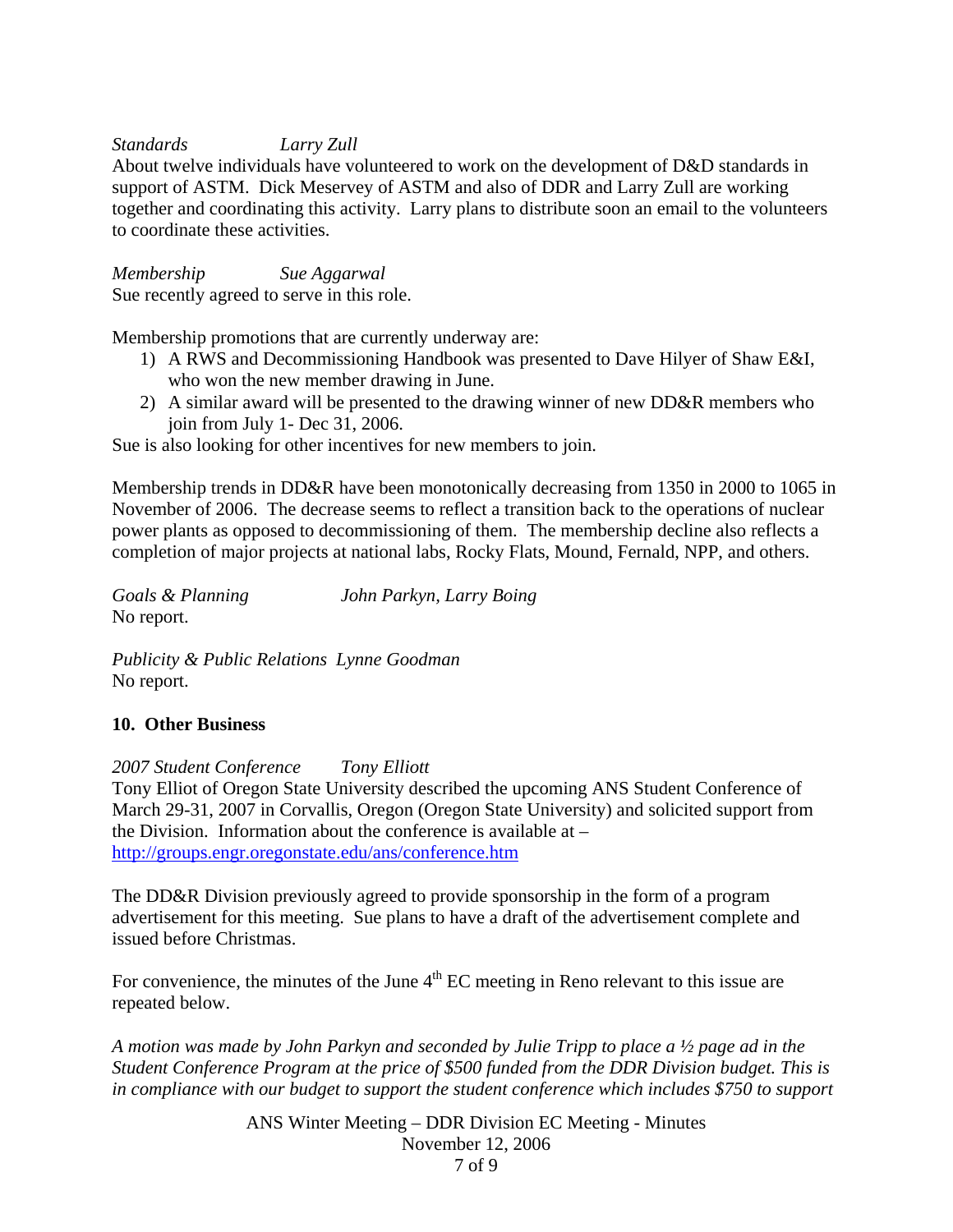*the student conference. The motion carried with all voting aye. Sue Aggarwal will prepare a draft of the ad and present it to the Exec. Comm. Via e-mail by the end of June (2)* 

#### *Proposed movement of DD&R EC Meeting date*

It was suggested that there be a DD&R EC meeting at the 2007 DD&R Topical Meeting in Chattanooga (September 16-18, 2007) to replace the regularly scheduled EC meeting of November 2007 in Washington DC. It was agreed that this issue be tabled, and brought up at a later date when participants will have a better vision of their future travel plans.

### *Recognition*

Larry expressed his interest in providing appropriate recognition of individuals and sites, as well as documenting significant events from the start up as well as decommissioning of previously significant sites. To begin this effort, Dick Meservey volunteered to organize a committee to nominate a DD&R Hall of Fame, and also solicit stories from the start up and decommissioning of early significant nuclear sites. *(AI 2006/11 – RM)* 

Related to this issue, Larry also suggested considering having a luncheon at the DD&R 2007 Topical Meeting with a program of interesting stories from the decommissioning of one or more nuclear sites.

#### *Public Policy Statements*

Public Policy Statement #50 (Clearance of Solid Materials from Nuclear Facilities, March 2003) may outdated and should be reviewed for possible updating or withdrawal. The standard indicates that:

*The latest developments in this area is the direction issued to the staff on October 25, 2002, to proceed with the rulemaking effort and the issuance of request for comments on February 28, 2003 (Federal Register, February 28, 2003, Vol. 68, No. 40, 9595-9602).* 

*ANS believes that ANSI/HPS N13.12 provides a basis for achieving consensus among all stakeholders and defining a timely regulatory policy at the Federal level for the clearance of solid materials.*

Lynn Goodman volunteered to review the standard and make a recommendation to the EC regarding what if any action should be taken regarding this position statement. *(AI 2006/11 –*   $LG$ )

# **11. Adjournment**

The meeting of November 12, 2006 adjourned at approximately 4:07 pm MST. The teleconference meeting of November 30, 2006 adjourned at 12:54 EST.

Respectfully submitted,

John E. Gunning

ANS Winter Meeting – DDR Division EC Meeting - Minutes November 12, 2006 8 of 9